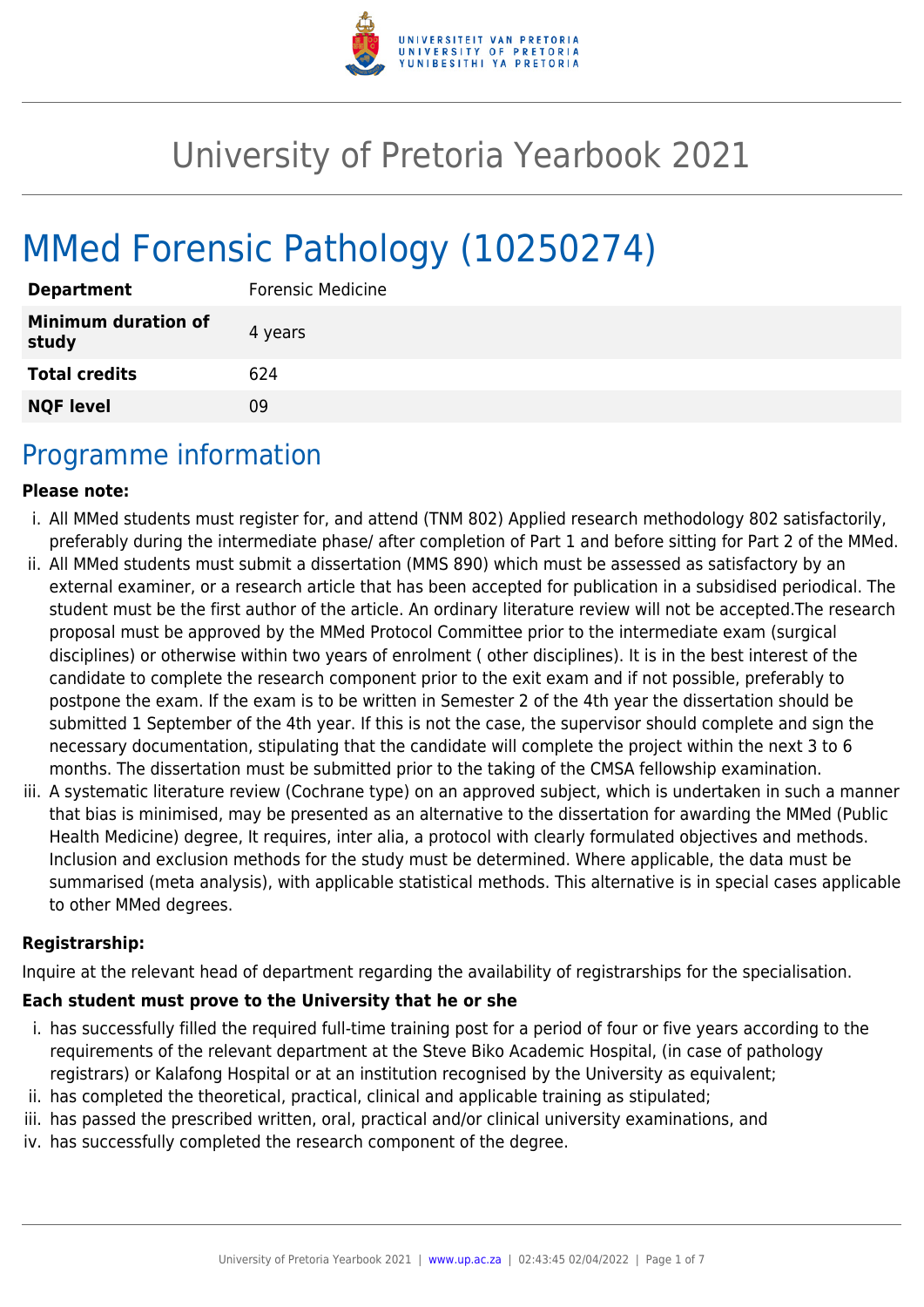

# Admission requirements

- 1. MBChB (or equivalent) degree **or** relevant medical degree with modules equivalent to at least the first two years of the MBChB degree
- 2. Currently registered as a physician with the Health Professions Council of South Africa (HPCSA) and must have been registered for at least one year

# Other programme-specific information

**"Major subject"** refers to the recognised field of study in Medicine in which the student specialises. The study of the major subject extends over four or five years, as prescribed by the relevant department.

# Examinations and pass requirements

- i. The sequence of the examinations in the prerequisite subjects will be determined by the head of the department under which the major subject falls.
- ii. The nature, duration and time of the examinations in the prerequisite subjects are determined in cooperation with the heads of the departments under which the prerequisite subjects fall – with the proviso that, except in cases where stipulated otherwise, the examinations in the prerequisite subjects may be held at any time prior to or concurrently with the major subject. The examinations in the major subjects are held as follows:
- iii. In the case of four-year programmes: not before the end of the third year.
- iv. In the case of five-year programmes: not before the end of the fourth year.
- v. A minimum final mark of 50% is required by all departments to pass in a subject and in the clinical section of the examination, a subminimum of 50%. General Regulations apply.
- vi. A student is not admitted to the examination in a prerequisite subject (second examinations excluded) more than twice, nor is he or she admitted to the examination in the major subject more than twice.

**Note:** Certificates of satisfactory preparation and progress are required in respect of the fourth year of four-year programmes in which an examination is held at the end of the third year.

#### **Second examinations**

Second examinations for MMed students will only be held after at least six months have elapsed since the conclusion of the examination in which the student had failed.

#### **Rules governing the writing of the examinations of the College of Medicine of South Africa [CMSA]**

- i. Only candidates who have met all requirements for the MMed degree except for the major subject (final examination), i.e. passed all prerequisite subjects (the latter to be interchangeable; can be passed either at the University or as primary and intermediary examinations at the College of Medicine of South Africa [CMSA], completed all practical, clinical and applicable training of four or five years as prescribed by the relevant academic department (continuous evaluation of the candidate, in an approved registrar post, by the head of department of the candidate); and completed the required research component for the degree in accordance with the Faculty Yearbook regulations, i.e. Applied research methodology 800 (TNM 800) and the dissertation (MMS 800) or an article (not an ordinary literature review) that has been accepted for publication in a subsidised periodical, will be allowed to write the college examination (exit examination), after which they will obtain both the CMSA fellowship and the MMed as specialist qualifications.
- ii. The rules have been effective as from 1 January 2011. As a transitional measure, cases will be considered on an individual basis where necessary.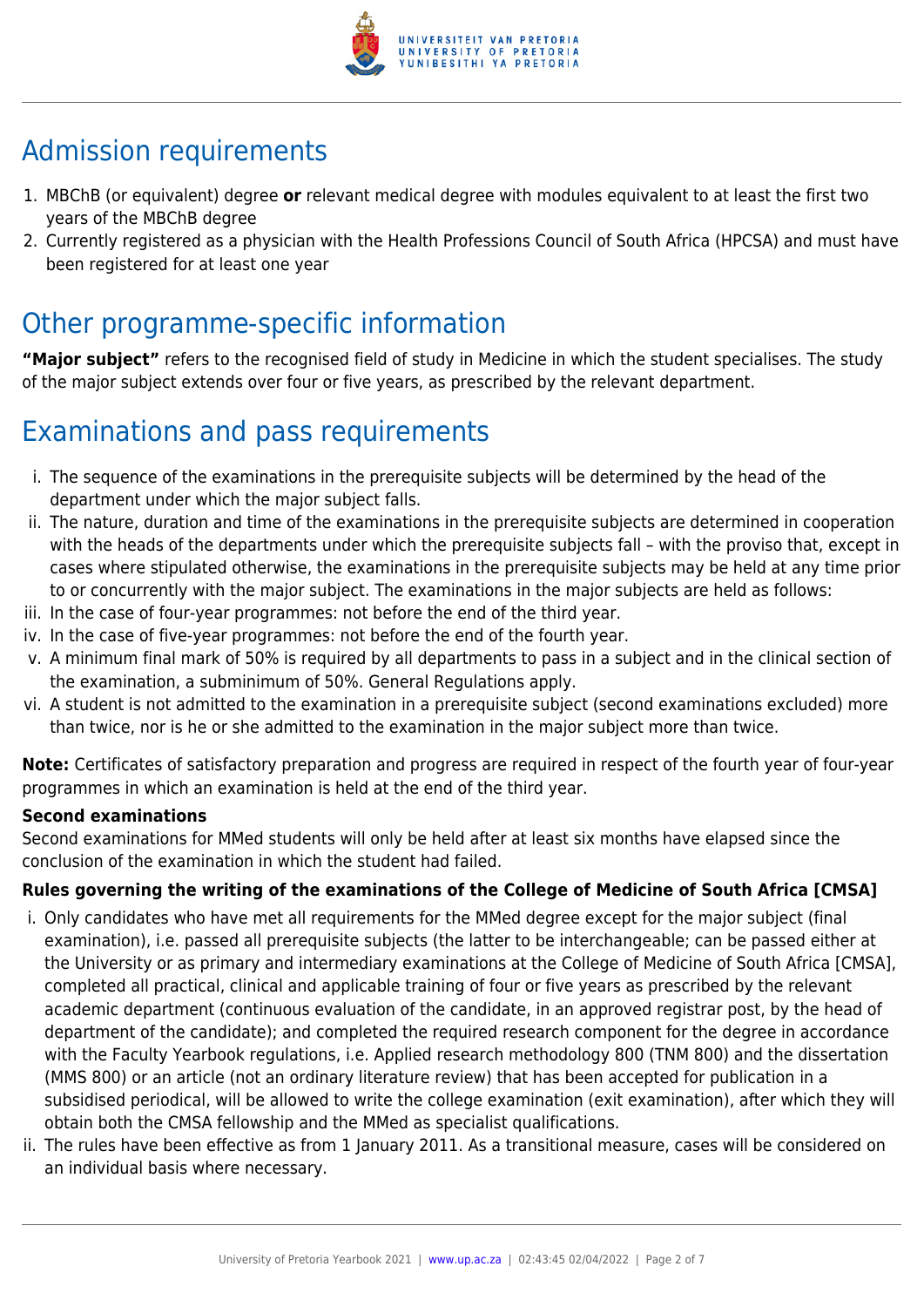

# Exemption

#### **Exemption**

- i. The Faculty Board may grant partial exemption from the training and work mentioned under par. (b) and (c)(i) and (ii) above on the grounds of comparable training and experience completed in another post or at another recognised institution – with the proviso that exemption from a maximum period of 18 months may be granted with regard to four-year and five-year programmes.
- ii. Exemption from a maximum of three years may be granted by the Department of Medical Oncology for the MMed in Medical Oncology [MMed(MedOnc)] on the grounds of the MMed(Int) or MMed(Paed) degree of this University, or experience recognised by the University as equivalent.
- iii. Specific prerequisite subjects must be passed within 24 months after commencement of the programme.

### Pass with distinction

The degree is conferred at the end of the prescribed training period (i.e. three, four or five years, respectively). The degree is conferred with distinction on a student who has obtained a final mark of at least 75% in his or her major subject.

# General information

#### **Registrars**

Departments expect registrars to participate increasingly in the examining and treatment of patients in the hospital, both in-patients and out-patients, as well as performing and interpreting tests in the laboratory (where applicable); initially under supervision and later increasingly at their own responsibility. Lectures/symposia with closely related departments are organised, as well as discussions of literature, etc.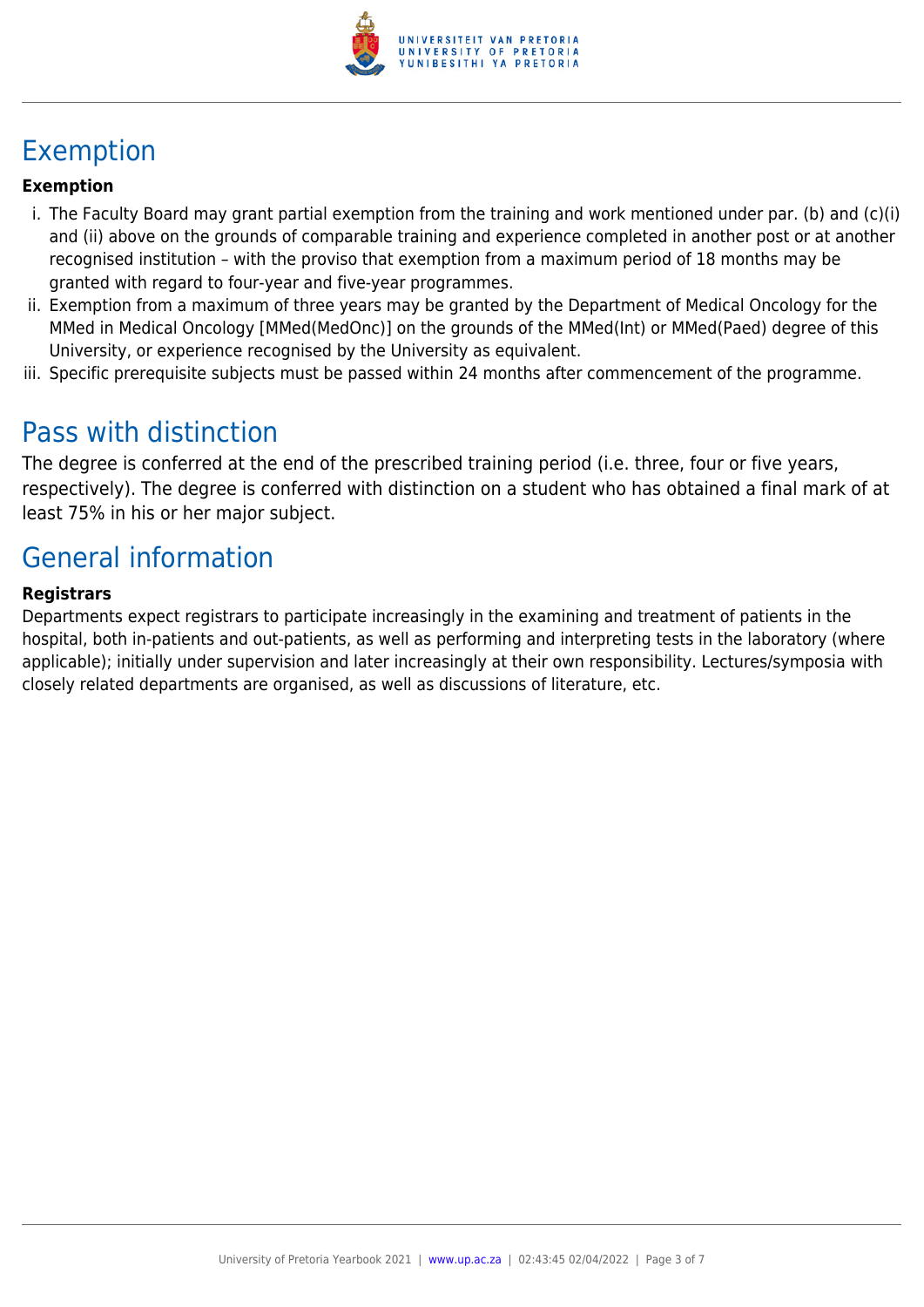

### Curriculum: Year 1

#### **Minimum credits: 624**

#### **Core modules**

[Anatomy 800](https://www.up.ac.za/yearbooks/2021/modules/view/ANA 800) (ANA 800) - Credits: 36.00 [Anatomical pathology 874](https://www.up.ac.za/yearbooks/2021/modules/view/ANP 874) (ANP 874) - Credits: 36.00 [Pharmacology 803](https://www.up.ac.za/yearbooks/2021/modules/view/FAR 803) (FAR 803) - Credits: 36.00 [Physiology 801](https://www.up.ac.za/yearbooks/2021/modules/view/FSG 801) (FSG 801) - Credits: 36.00 [Forensic medicine 800](https://www.up.ac.za/yearbooks/2021/modules/view/GGK 800) (GGK 800) - Credits: 300.00 [Dissertation 890](https://www.up.ac.za/yearbooks/2021/modules/view/MMS 890) (MMS 890) - Credits: 180.00 [Applied research methodology 802](https://www.up.ac.za/yearbooks/2021/modules/view/TNM 802) (TNM 802) - Credits: 0.00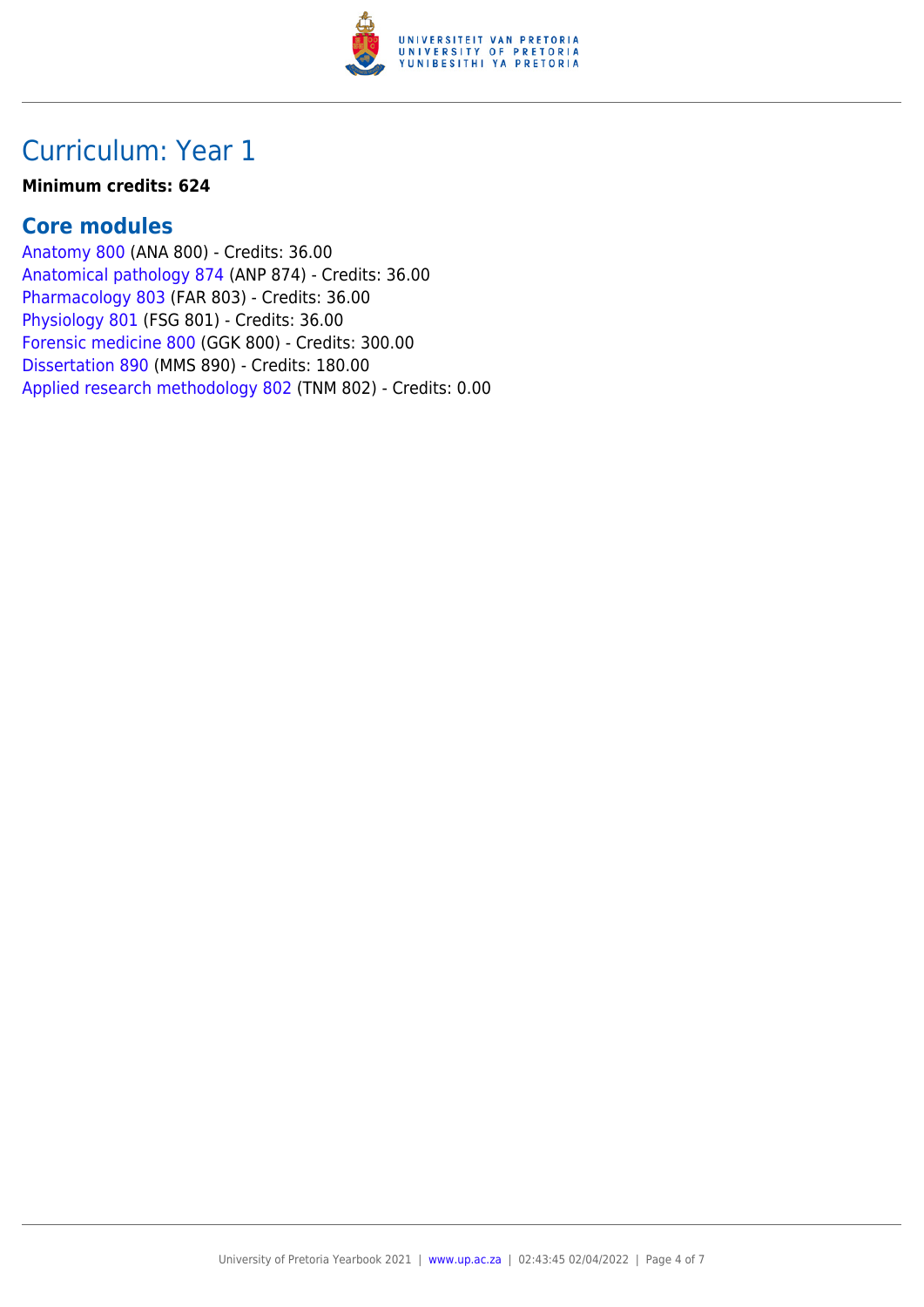

## Curriculum: Year 2

#### **Minimum credits: 624**

#### **Core modules**

[Anatomy 800](https://www.up.ac.za/yearbooks/2021/modules/view/ANA 800) (ANA 800) - Credits: 36.00 [Anatomical pathology 874](https://www.up.ac.za/yearbooks/2021/modules/view/ANP 874) (ANP 874) - Credits: 36.00 [Pharmacology 803](https://www.up.ac.za/yearbooks/2021/modules/view/FAR 803) (FAR 803) - Credits: 36.00 [Physiology 801](https://www.up.ac.za/yearbooks/2021/modules/view/FSG 801) (FSG 801) - Credits: 36.00 [Forensic medicine 800](https://www.up.ac.za/yearbooks/2021/modules/view/GGK 800) (GGK 800) - Credits: 300.00 [Dissertation 890](https://www.up.ac.za/yearbooks/2021/modules/view/MMS 890) (MMS 890) - Credits: 180.00 [Applied research methodology 802](https://www.up.ac.za/yearbooks/2021/modules/view/TNM 802) (TNM 802) - Credits: 0.00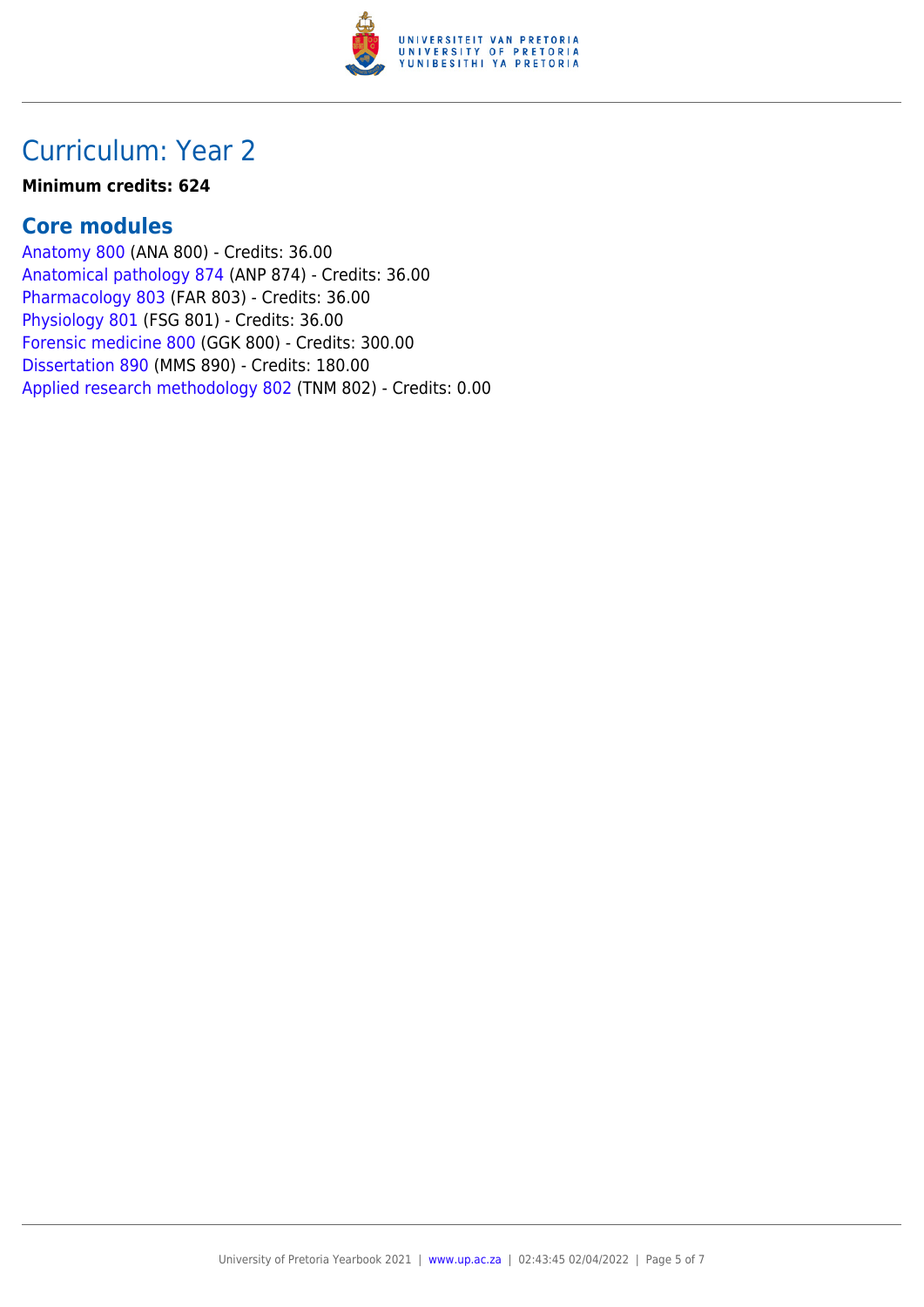

# Curriculum: Year 3

#### **Minimum credits: 480**

#### **Core modules**

[Forensic medicine 800](https://www.up.ac.za/yearbooks/2021/modules/view/GGK 800) (GGK 800) - Credits: 300.00 [Dissertation 890](https://www.up.ac.za/yearbooks/2021/modules/view/MMS 890) (MMS 890) - Credits: 180.00 [Applied research methodology 802](https://www.up.ac.za/yearbooks/2021/modules/view/TNM 802) (TNM 802) - Credits: 0.00